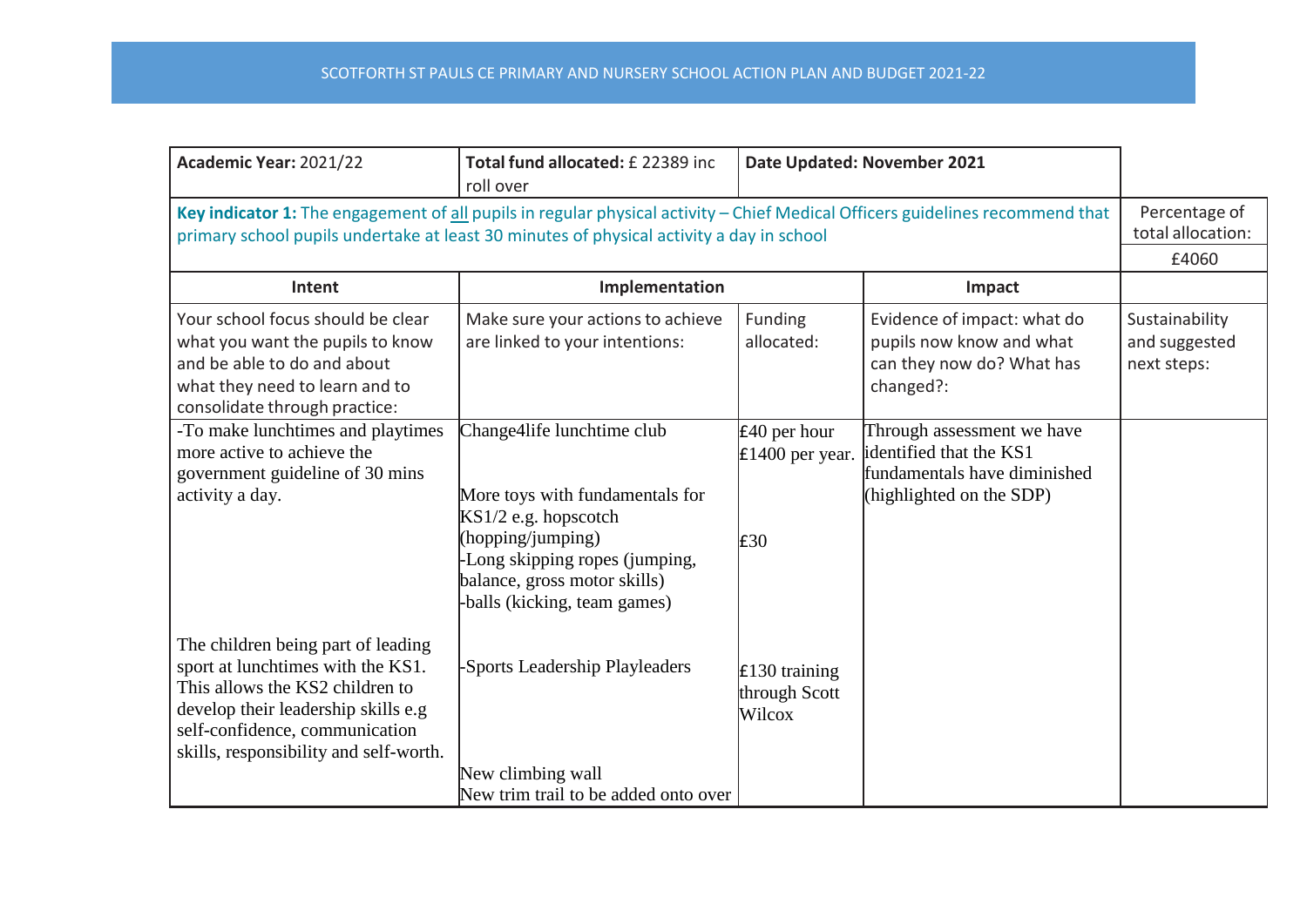## SCOTFORTH ST PAULS CE PRIMARY AND NURSERY SCHOOL ACTION PLAN AND BUDGET 2021-22

| Upgrade playground trim trail<br>looking tired and weathered.                                                                                                                      | the next couple of years.<br>New goals                                                                                                               | £2500                          |                                                                                                                                                                            |                                                |
|------------------------------------------------------------------------------------------------------------------------------------------------------------------------------------|------------------------------------------------------------------------------------------------------------------------------------------------------|--------------------------------|----------------------------------------------------------------------------------------------------------------------------------------------------------------------------|------------------------------------------------|
| Key indicator 2: The profile of PESSPA being raised across the school as a tool for whole school improvement                                                                       |                                                                                                                                                      |                                |                                                                                                                                                                            | Percentage of<br>total allocation:<br>£2750    |
| Intent                                                                                                                                                                             | Implementation                                                                                                                                       |                                | Impact                                                                                                                                                                     |                                                |
| Your school focus should be clear<br>what you want the pupils to know<br>and be able to do and about<br>what they need to learn and to<br>consolidate through practice:            | Make sure your actions to achieve<br>are linked to your intentions:                                                                                  | <b>Funding</b><br>allocated:   | Evidence of impact: what do<br>pupils now know and what<br>can they now do? What has<br>changed?:                                                                          | Sustainability<br>and suggested<br>next steps: |
| To set up the PE Passport Assessment The whole school to implement the<br>Tracker in the whole school to track<br>participation of children in clubs and<br>assess children in PE. | new PE Passport assessment tool.                                                                                                                     | $£250$ to renew<br>through SSN | Cross curricular Leadership and<br>'covid recovery', social<br>integration, transition into KS2,<br>PSHE, Parental engagement,<br>school values?<br>Multiskills&Curriculum |                                                |
| To be part of the Lancaster School<br><b>Sports Network</b>                                                                                                                        | This allows coaching, outdoor ed,<br>inclusion events, inter school<br>competitions, CPD, YST<br>membership                                          | £2000                          | improvements course.<br>Governor impact and he is on<br>board. Monitoring the sports<br>premium and then added onto the<br>SDP and vice versa.                             |                                                |
| Promote Lancashire Day and<br>Birmingham Commonwealth – get<br>involved in gaining miles.                                                                                          | As a whole school incentive, we all<br>do miles around the playground and<br>if they change the car to walking<br>they could also drum up the miles. |                                |                                                                                                                                                                            |                                                |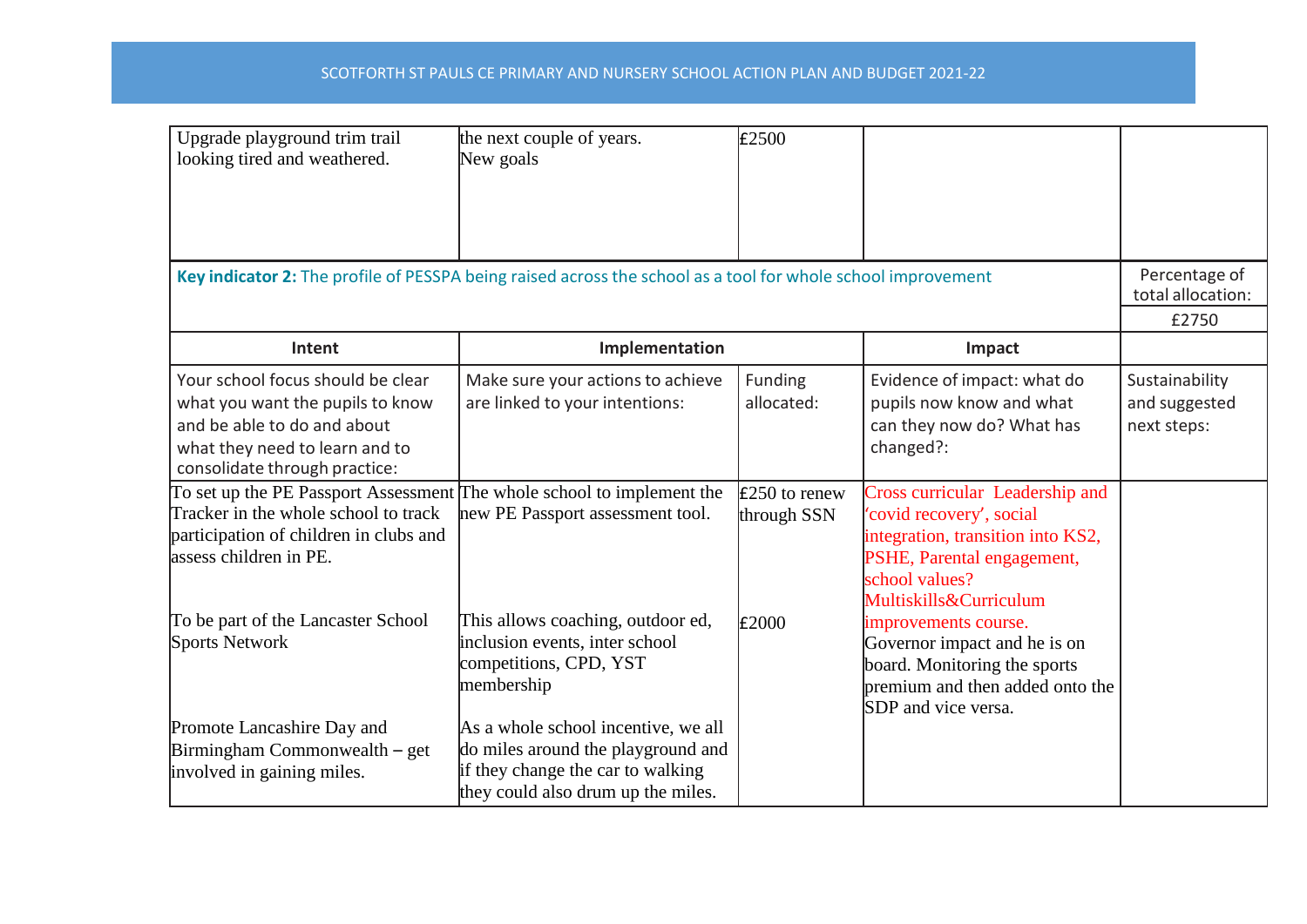## SCOTFORTH ST PAULS CE PRIMARY AND NURSERY SCHOOL ACTION PLAN AND BUDGET 2021-22

| National Skipping day for British<br>heart Foundation | A whole school incentive to get the $\left  \text{\pounds}500 \text{-}$ workshop<br>children involved in skipping (a hard available<br>skill) raises profile of PE and how it<br>is healthy for your heart. |  |  |
|-------------------------------------------------------|-------------------------------------------------------------------------------------------------------------------------------------------------------------------------------------------------------------|--|--|
| Intra-sports each half term                           | Opportunity for every child to take<br>part in competitive, inclusive, team<br>building skills.                                                                                                             |  |  |
|                                                       | Inviting vulnerable children into<br>school over Lockdown. We kept the<br>Dance coach in.                                                                                                                   |  |  |
| To keep parents engaged with clubs                    |                                                                                                                                                                                                             |  |  |
| and competitions by informing on the                  |                                                                                                                                                                                                             |  |  |
| newsletter, the blog and social media.                |                                                                                                                                                                                                             |  |  |

| Key indicator 3: Increased confidence, knowledge and skills of all staff in teaching PE and sport<br>Percentage of<br>total allocation: |                                           |            |                                                                    |                                 |
|-----------------------------------------------------------------------------------------------------------------------------------------|-------------------------------------------|------------|--------------------------------------------------------------------|---------------------------------|
| Implementation<br>Intent<br>Impact                                                                                                      |                                           |            |                                                                    |                                 |
| Your school focus should be clear                                                                                                       | Make sure your actions to                 | Funding    | Evidence of impact: what do                                        | Sustainability<br>and suggested |
| what you want the pupils to know<br>and be able to do and about<br>what they need to learn and to<br>consolidate through practice:      | achieve are linked to your<br>intentions: | allocated: | pupils now know and what<br>can they now do? What has<br>changed?: | next steps:                     |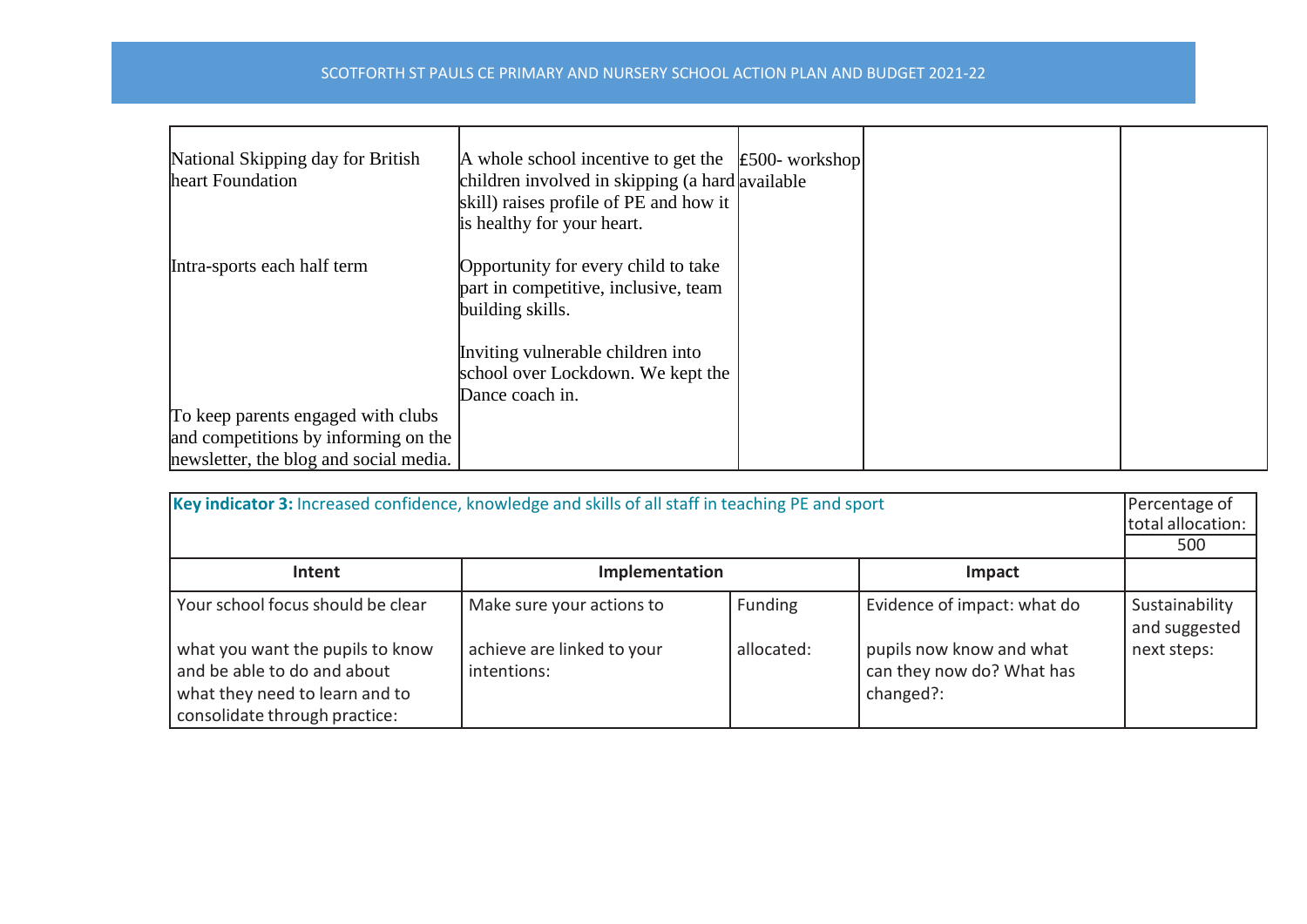| Intent                                                                                                        | Implementation                                                                                  |                        | Impact                                                                  |                           |
|---------------------------------------------------------------------------------------------------------------|-------------------------------------------------------------------------------------------------|------------------------|-------------------------------------------------------------------------|---------------------------|
| Key indicator 4: Broader experience of a range of sports and activities offered to all pupils                 |                                                                                                 |                        |                                                                         | total allocation:<br>4950 |
|                                                                                                               |                                                                                                 | Percentage of          |                                                                         |                           |
|                                                                                                               |                                                                                                 |                        |                                                                         |                           |
| developmental needs.                                                                                          | areas they are not comfortable in<br>teaching.                                                  |                        |                                                                         |                           |
| Audit staff training needs and identify Questionnaire to staff to see which                                   |                                                                                                 |                        |                                                                         |                           |
| Through SSN                                                                                                   | Offer CPD e.g. leadership<br>conference, Disney training                                        | See SSN budget         |                                                                         |                           |
| Coaches to upskill teachers giving<br>them confidence and new ideas e.g<br>dance, Fundamental movement skills | Different coaches expertise within<br>different areas. Dance, cricket,<br>fundamentals, boules. | See coaching<br>budget |                                                                         |                           |
|                                                                                                               | teacher training students to come<br>for 5 weeks to start the initiative.                       |                        |                                                                         |                           |
| -Disney training Girls Football<br>initiative                                                                 | PE coordinator to take training<br>module 1. University of Cumbria                              | Through SSN            | participation in clubs and<br>highlights children who do not<br>attend. |                           |
| on implementing the PE app within<br>school.                                                                  | on using the app. Now it is being<br>implemented into school.                                   |                        | children's progress throughout the<br>school. Also, looking at          |                           |
| $-PE$ advisor to train the whole staff up $\mu$ Jess Squires came in to train us up                           |                                                                                                 | £500                   | Allows PE coordinator to monitor                                        |                           |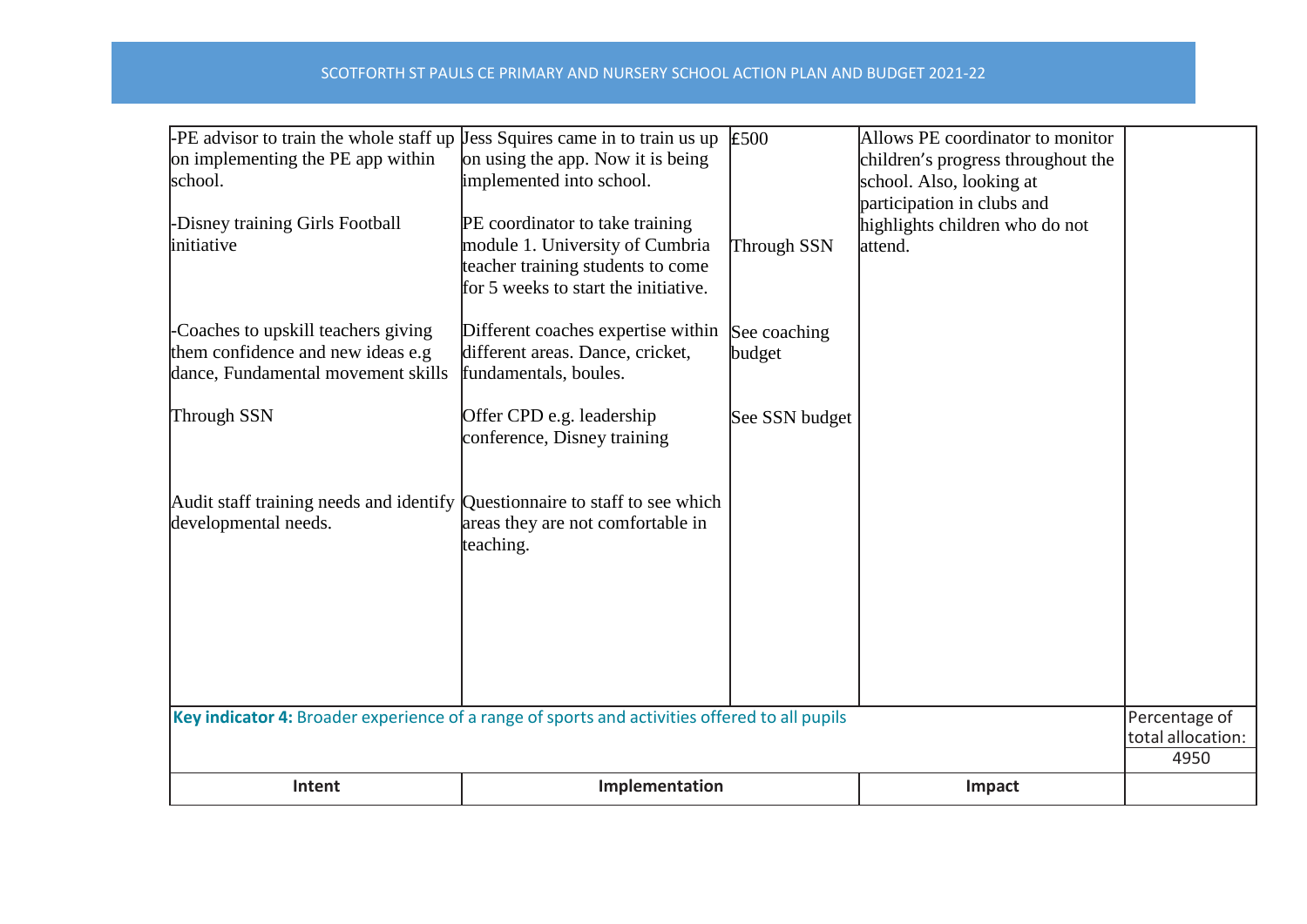## SCOTFORTH ST PAULS CE PRIMARY AND NURSERY SCHOOL ACTION PLAN AND BUDGET 2021-22

| Your school focus should be clear                                                                                                                             | Make sure your actions to                                                                                              | Funding                                                      | Evidence of impact: what do                                        | Sustainability<br>and suggested |
|---------------------------------------------------------------------------------------------------------------------------------------------------------------|------------------------------------------------------------------------------------------------------------------------|--------------------------------------------------------------|--------------------------------------------------------------------|---------------------------------|
| what you want the pupils to know<br>and be able to do and about<br>what they need to learn and to<br>consolidate through practice:                            | achieve are linked to your<br>intentions:                                                                              | allocated:                                                   | pupils now know and what<br>can they now do? What has<br>changed?: | next steps:                     |
| Pupil voice said that the children<br>wanted a fencing club.                                                                                                  | We booked Dave Varey an<br>experienced Fencing coach to do<br>an After school club for Y5 and<br>Y6.                   | £600                                                         |                                                                    |                                 |
| Steve Pemberton to come in for<br>Cricket. Local who promotes local<br>cricket clubs in the community.                                                        | Steve Pemberton cricket coach to<br>work with Y3,4,5,6 and an after-<br>school club.                                   | E750                                                         |                                                                    |                                 |
| Pupil Voice said they wanted a Dance We have hired a coach to work<br>club.                                                                                   | with us in curriculum time and<br>provide a dance show and run an<br>after-school club for KS1 and KS2. club.          | $\text{\pounds}2040$ for a<br>whole term inc<br>after-school |                                                                    |                                 |
| New sport of Korfball, an up and<br>coming sort which is being promoted<br>well within the local community.                                                   | Korfball club to start with the<br>juniors in Spring.                                                                  | E300                                                         |                                                                    |                                 |
| Daniel Lofthouse experienced coach<br>is working on fundamentals within the<br>school. This area was assessed as<br>having significant impact in<br>Lockdown. | Coach Dan to work with Y2/3 who $\vert$ £1260 per term.<br>have been affected to work on<br>Fundamentals within games. |                                                              |                                                                    |                                 |